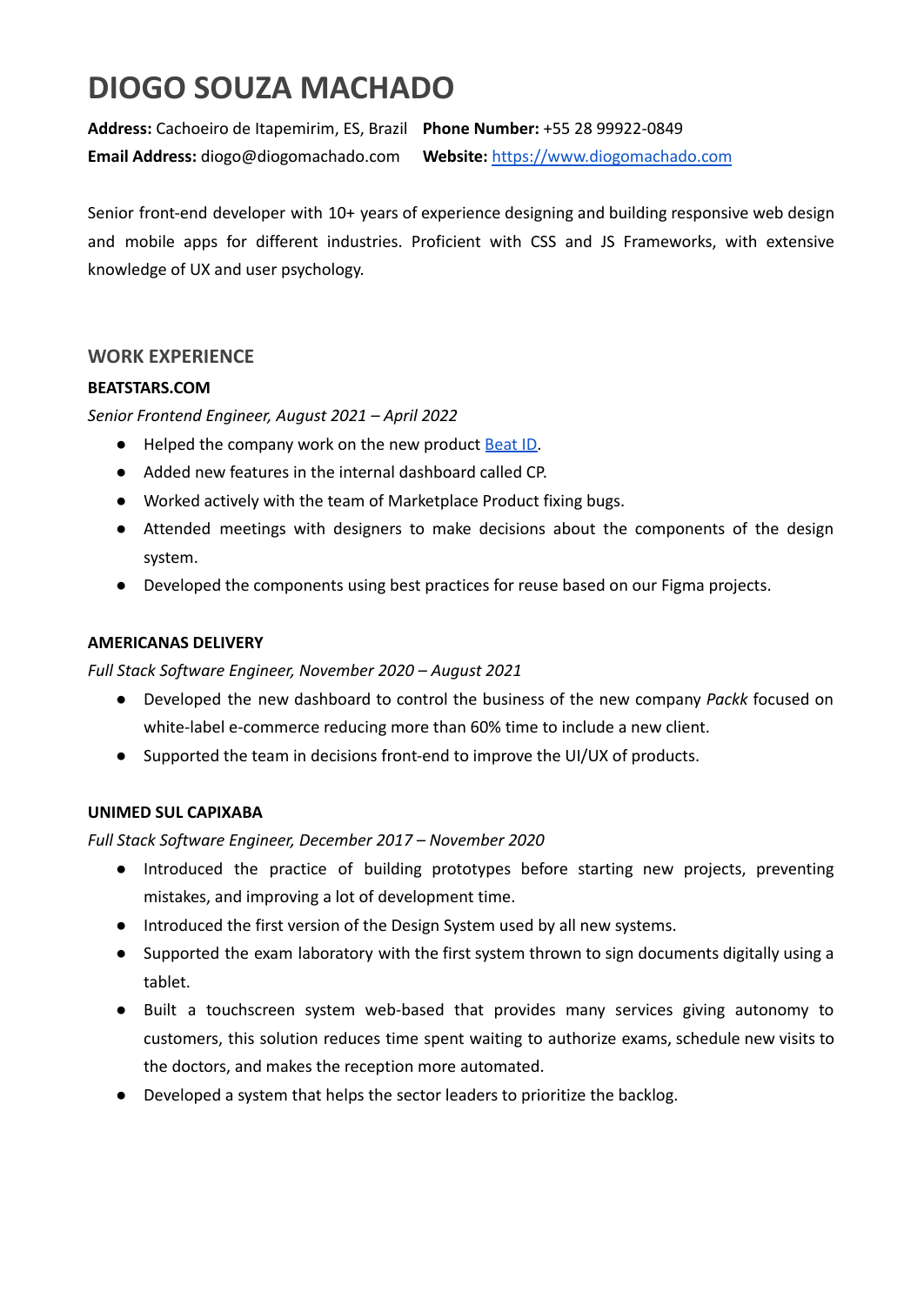- Built a new experience for the client system, responsible for aggregating all services (results of exams, payments, authorizations), achieving more support for clients who have only mobile devices through a great responsive experience.
- Improved the system of exam results, which brought more accessibility for the clients that wanted to get their laboratory results using their smartphone, tablet, or desktop.
- Optimized the numbers of physical papers generated by 100%, reducing costs with paper and improving the process for the clients by building one system using one Galaxy Tab Pro for patients to sign documents when they will need to do laboratory exams in the hospital.

# **CENTRO UNIVERSITÁRIO SÃO CAMILO**

#### *Full Stack Developer, June 2011 – November 2017*

- Idealized and implemented a unified database called *my account* that reduced 100% redundancy and simplified where stored user information.
- Eliminated the manual work in the diploma sector by building a web application that generated all diplomas of students with one click, resulting in a PDF done to print, this work reduced almost 70% of the time spent writing documents and also the time necessary to deliver the diploma to the student.
- Improved the system responsible for generating and controlling all the processes to entrance new students into the university.
- Implemented with success a web application called Digital Graphic integrated with *my account* that opened the possibility to the teachers to submit their tests in .word format, the system generated the PDF and randomized the tests for all students and also forward for the sector responsible to print the documents, reducing the spend time necessary for the teacher inside the company to do this process.

#### **EDUCATION**

# **ESAB – ESCOLA SUPERIOR ABERTA DO BRASIL, VITÓRIA, ES – BRAZIL** *Bachelor in Information Systems, 2016 – 2018*

## **INSTITUTO FEDERAL DO ESPÍRITO SANTO, CACHOEIRO DE ITAPEMIRIM, ES – BRAZIL**

*Computer Technician, 2009 – 2011*

## **PUBLICATIONS**

- **Author of the book**: Cordova and Phonegap [Advanced,](https://www.casadocodigo.com.br/products/livro-cordova-avancado) published in 2018
- **Author of online course specialized in CSS advanced:** [Immersion](https://imersaocss.com/) CSS
- **Author of the online course:** Build fast [prototypes](https://www.udemy.com/course/como-usar-software-figma-para-prototipos/) with Figma
- **Author of the online course:** Built fast [prototypes](https://www.udemy.com/course/curso-online-de-adobe-xd-prototipos/) with Adobe XD